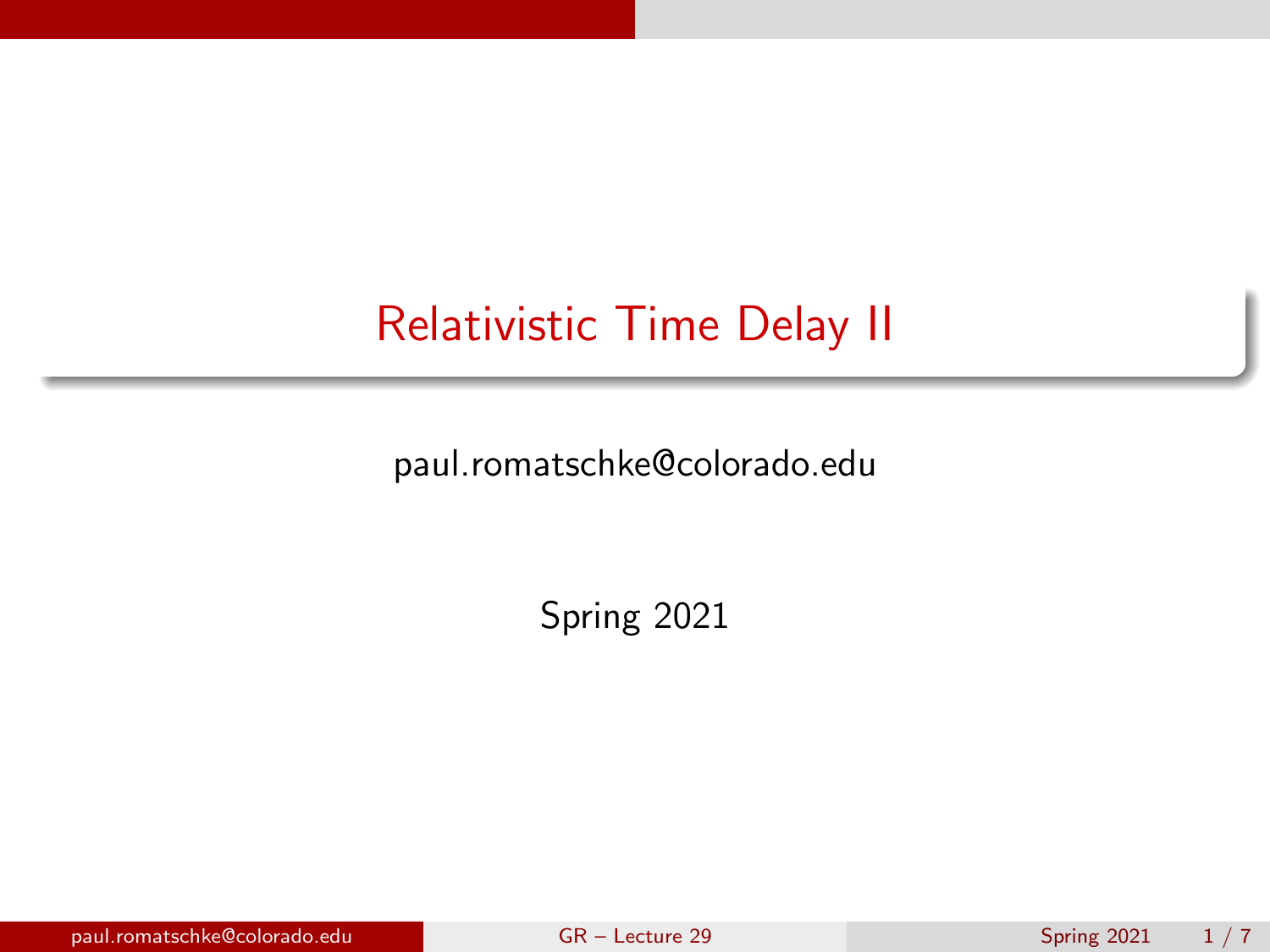- Recall that in lecture 5, we talked about time dilation in special relativity
- We found that moving clocks appear slow
- This effect is key to understanding cosmic rays
- In this lecture, we consider the general relativistic time delay
- This effect will be *in addition to the special relativistic time delay*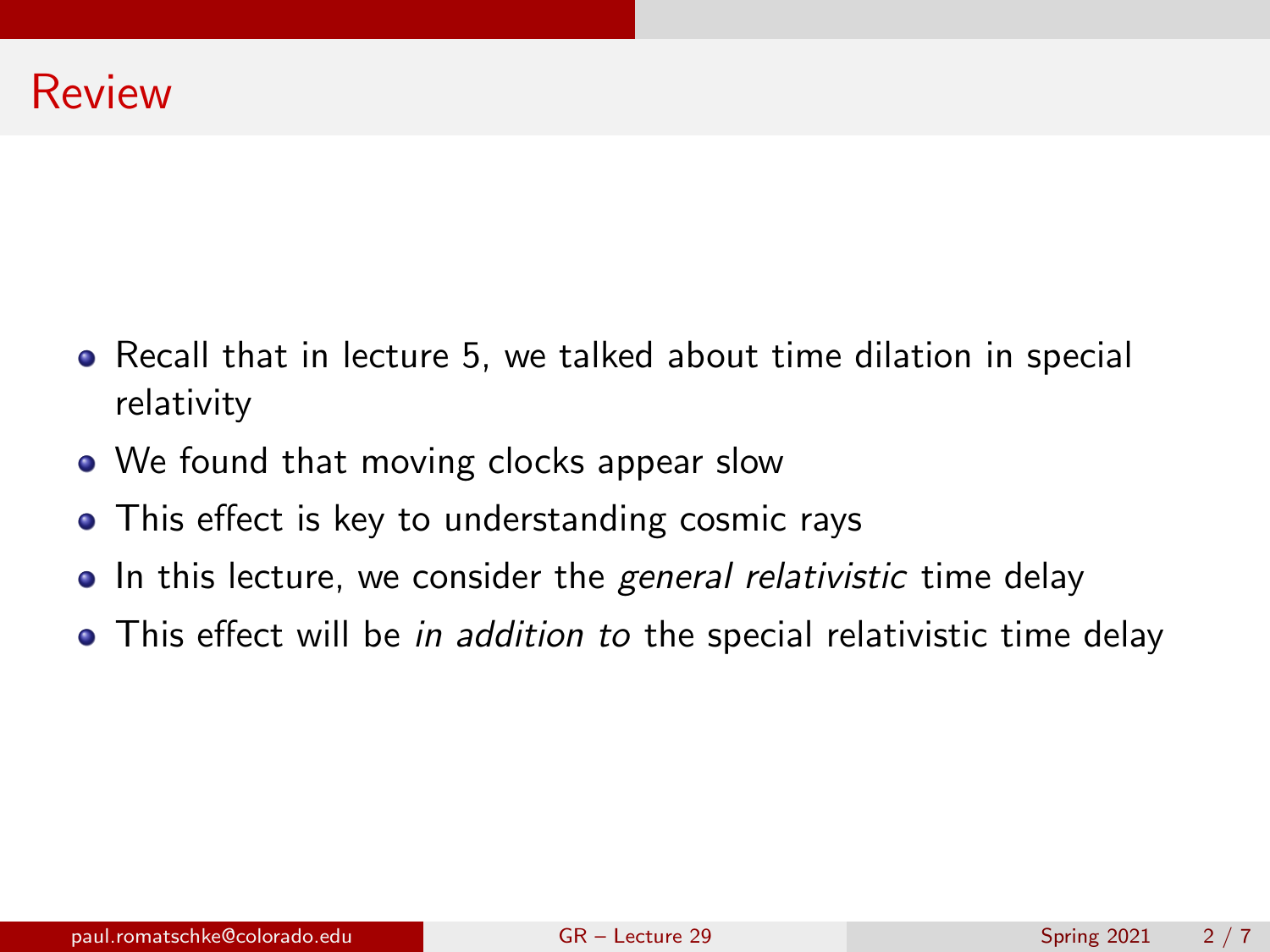### Time Delay in Special Relativity

- Let's consider a particle such as a muon with proper time increment  $d\tau$
- In special relativity, where  $g_{\mu\nu} = \text{diag}(-, +, +, +)$  we have

$$
d\tau^2 = -g_{\mu\nu}dx^{\mu}dx^{\nu} = dt^2 - d\vec{x}^2 = dt^2\left(1 - \vec{v}^2\right).
$$
 (29.1)

• An observer sees the muon with velocity  $\vec{v}$ ; he observes them with

$$
dt = \frac{d\tau}{\sqrt{1-\vec{v}^2}} \geq d\tau \,.
$$
 (29.2)

Special relativity predicts that  $d\tau=10^{-9}$ s for the muon equals *more* than one nanosecond of  $dt$  – which is just the time delay in special relativity

**If the relative velocity vanishes**  $\vec{v} = 0$ **,**  $dt = d\tau$  **and there is no time** delay in special relativity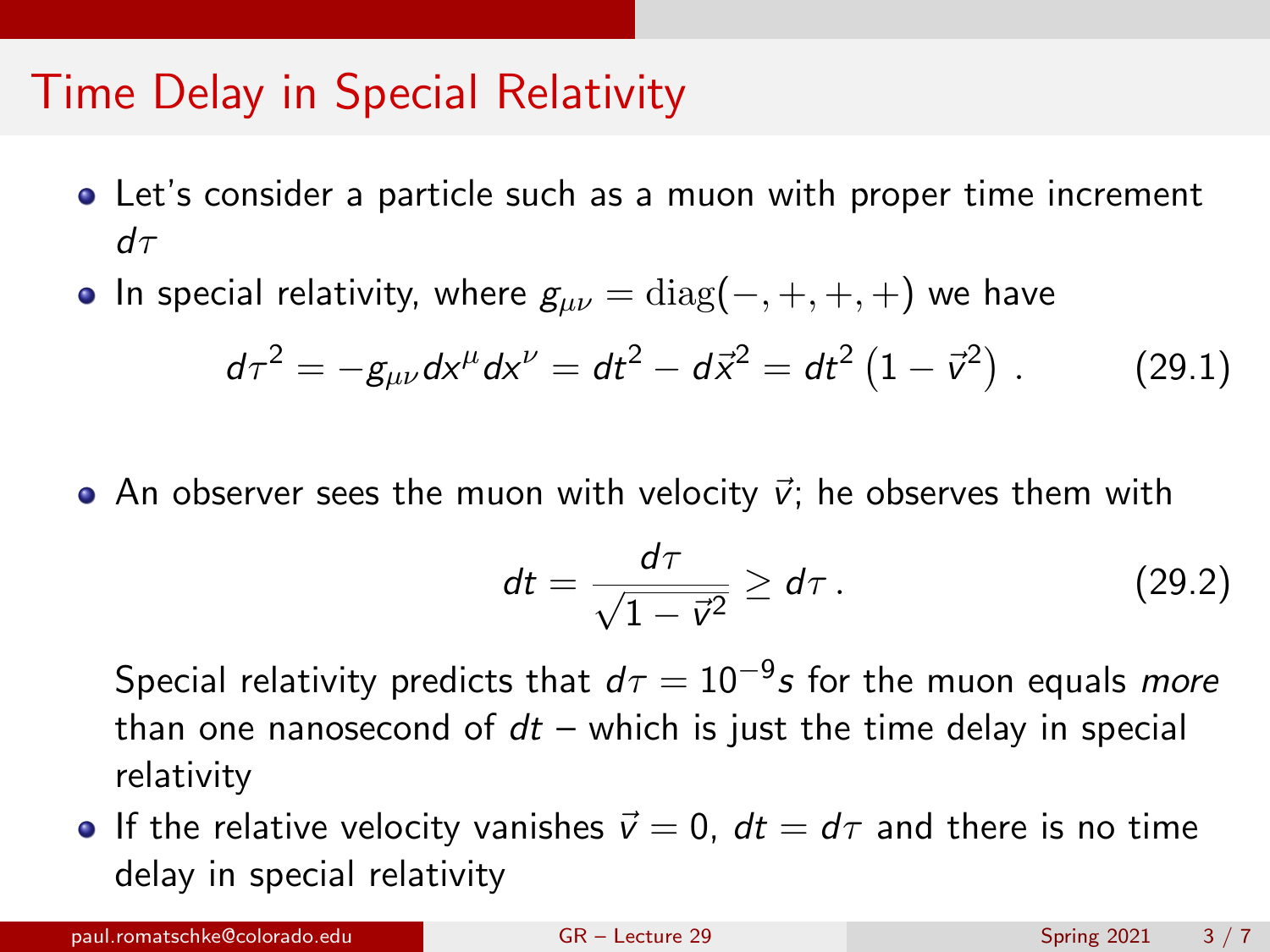#### Time Delay in General Relativity

- Now re-consider the same example in GR using the Schwarzschild metric instead of the Minkowski metric
- For simplicity, let's have the muon travel along the radial direction only such that  $d\phi = d\theta = 0$

We have

$$
d\tau^2 = -g_{\mu\nu}dx^{\mu}dx^{\nu} = A(r)dt^2 - \frac{dr^2}{A(r)}.
$$
 (29.3)

If a distant observer sees muons with radial velocity  $v = \frac{dr}{dt}$ , the time-increment observed is

$$
dt = \frac{d\tau}{\sqrt{A(r)\left(1 - \frac{v^2}{A^2}\right)}}\tag{29.4}
$$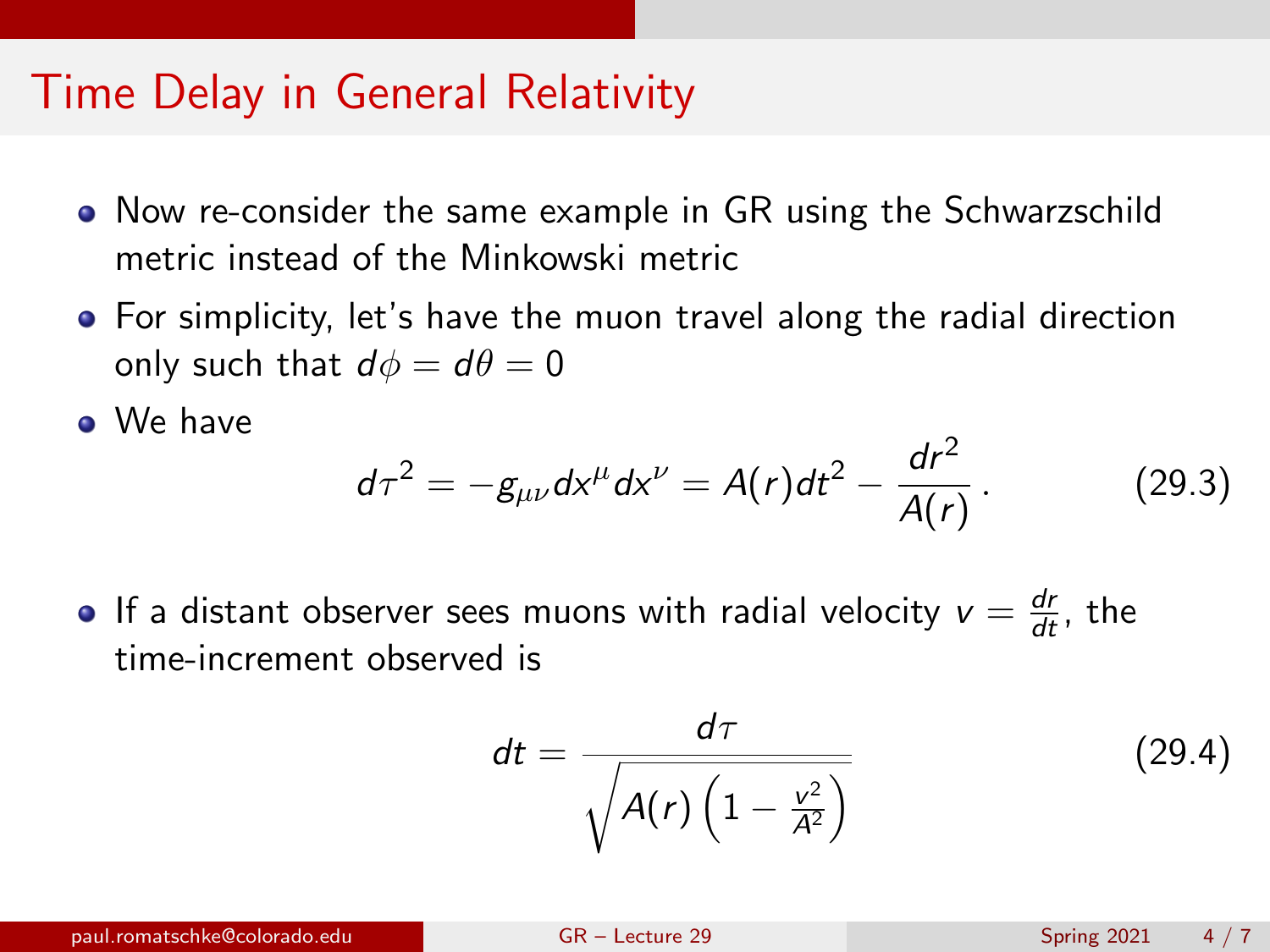### Time Delay in General Relativity

- Since  $A(r) = 1 \frac{r_s}{r}$  is smaller than one, moving clocks in general relativity appear even slower than in special relativity
- The GR effect of time-delay exists even if the muons are not moving at all
- Specifically, for  $v = 0$ , we have

$$
dt = \frac{d\tau}{\sqrt{1 - \frac{r_s}{r}}}
$$
(29.5)

• Therefore, a distant observer at  $r \gg 1$  finds that a clock on earth runs slow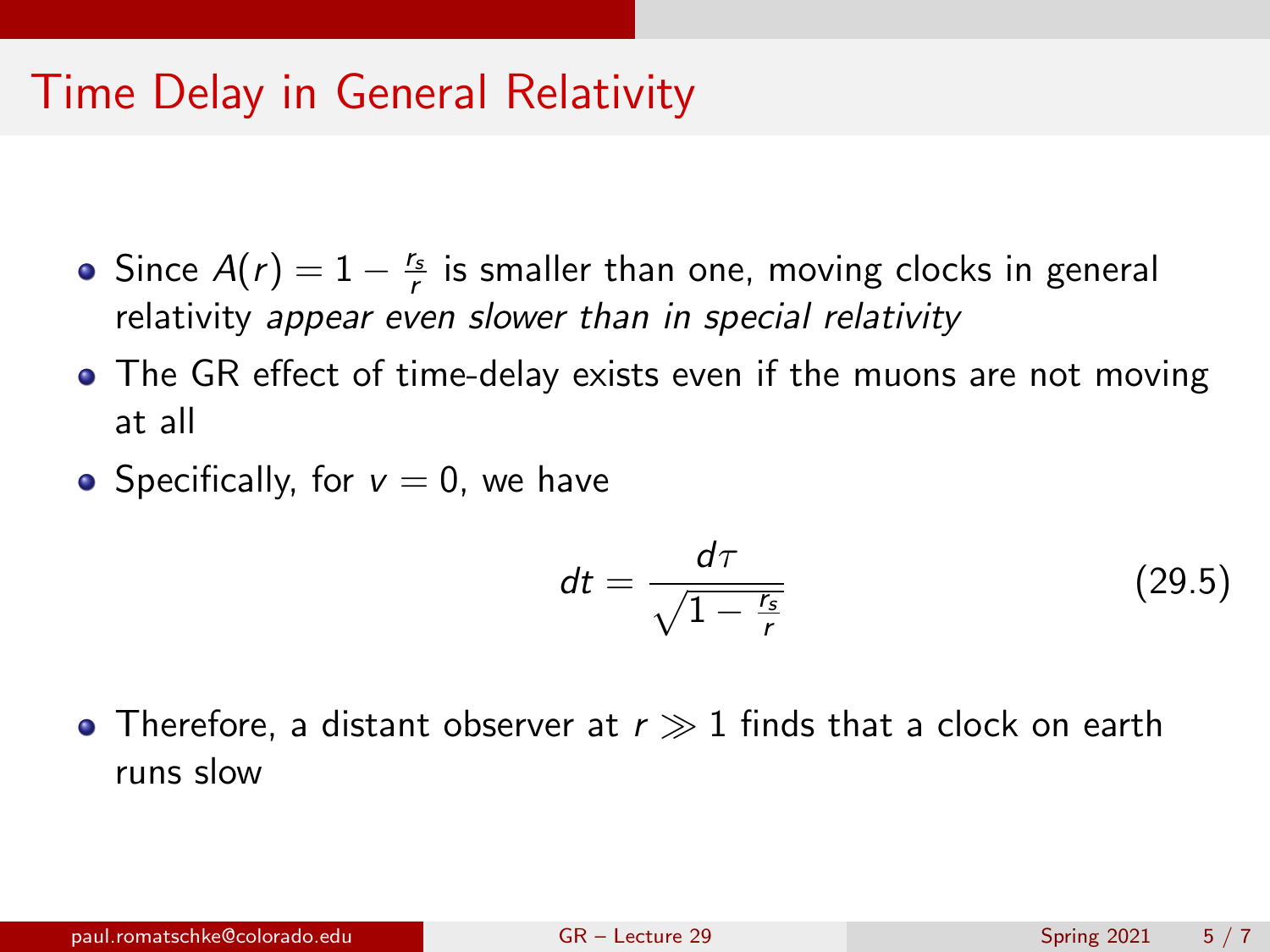### Time Delay for Photons

- The GR time delay exists not only for massive particles, but also for light
- For photons moving radially in a Schwarzschild geometry, we have

$$
0 = -g_{\mu\nu}dx^{\mu}dx^{\nu} = A(r)dt^2 - \frac{dr^2}{A(r)}
$$
 (29.6)

• This implies

$$
\frac{dt}{dr} = \frac{1}{A(r)} = \frac{1}{1 - \frac{r_s}{r}}.
$$
 (29.7)

A photon traveling radially outward from r to  $r + \Delta r$  therefore needs a time

$$
\Delta t = \int_{r}^{r+\Delta r} \frac{dt}{dr} dr = \int_{r}^{r+\Delta r} \frac{dr}{1-\frac{r_s}{r}} = \Delta r + r_s \ln \frac{r-r_s+\Delta r}{r-r_s} \tag{29.8}
$$